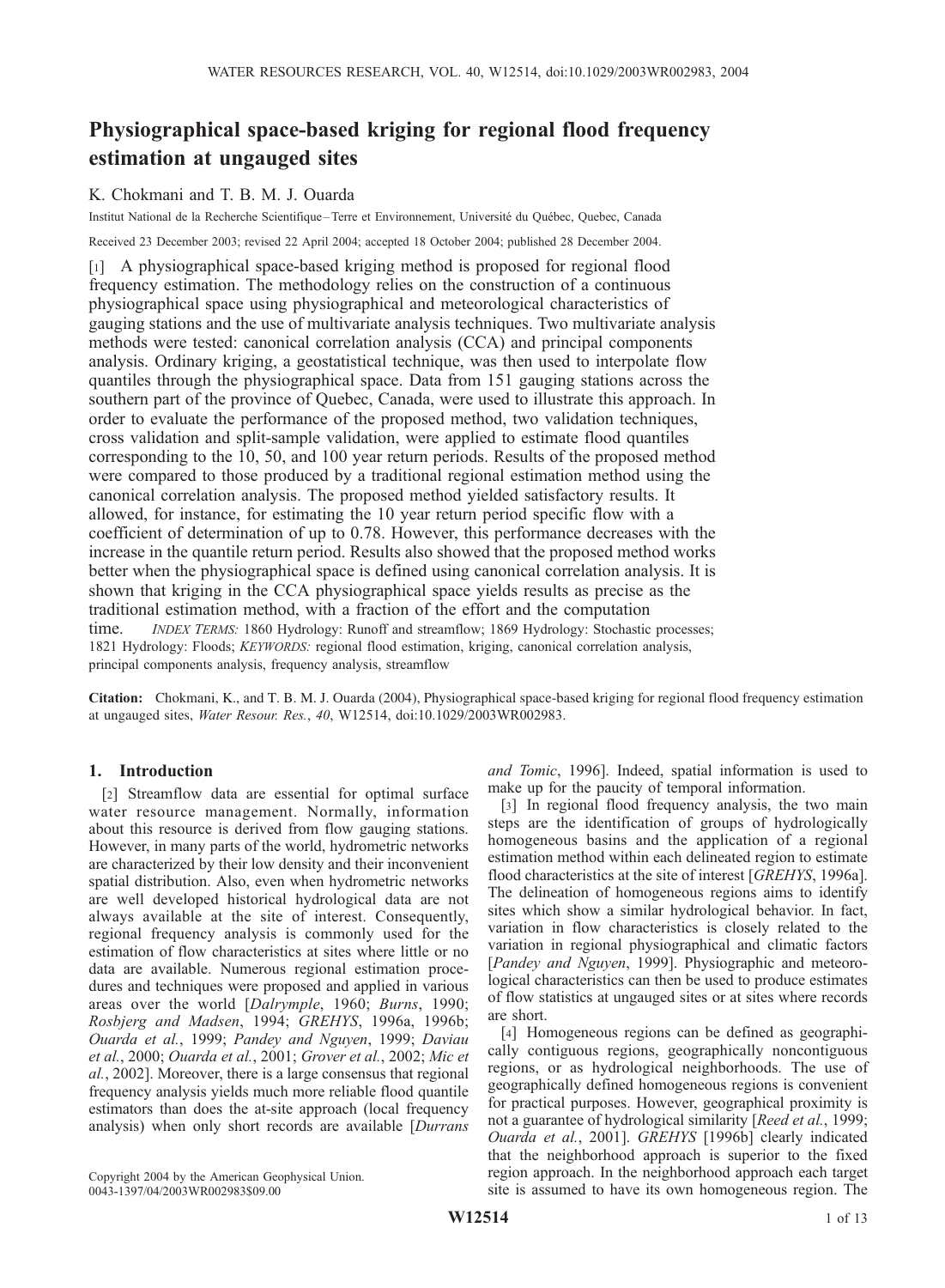neighborhood is composed of a set of gauged sites for which the proximity to the target site is represented by a distance within a multidimensional space defined by the hydrological, physiographical and meteorological characteristics of gauged catchments. Two main neighborhood methods were proposed: the region of influence [Burns, 1990]; and canonical correlation analysis [Cavadias, 1990; Ribeiro-Corréa et al., 1995; Ouarda et al., 2000]. Several estimation methods such as the index flood approach [Dalrymple, 1960; GREHYS, 1996a, 1996b] and linear, nonlinear or nonparametric regression [Gingras and Adamowski, 1992; Pandey and Nguyen, 1999; Grover et al., 2002] may be used to estimate flood frequencies in combination with one homogeneous regions delineation method.

[5] The application of the neighborhood concept in its classical way is laborious and time consuming. For instance, neighborhood delimitation methods, such as canonical correlation analysis, need elaborated statistics for the definition of a neighborhood ellipse [Ribeiro-Corréa et al., 1995; Ouarda et al., 2001]. Furthermore, this neighborhood definition is a compromise between the quantity of information (number of stations within the neighborhood) to consider in the regional analysis and the hydrological homogeneity of the group of neighbors [Ouarda et al., 1999].

[6] On the other hand, despite the reserves raised against the use of the geographical proximity in regional flood frequency estimation, several authors assumed that flow characteristics can be regarded as continuous variables in the geographical space and still apply interpolation techniques such as kriging to flow regionalization [Delhomme, 1978; Villeneuve et al., 1979; Gottschalk, 1993a, 1993b; Huang and Yang, 1998; Daviau et al., 2000; Haberlandt et al., 2001; Eaton et al., 2002; Grover et al., 2002]. However, hydrological variables are rather discrete variables in the geographical space. They may change dramatically over adjacent catchments since flood generation mechanisms are specific to each basin. Consequently, the direct application of interpolation methods in the geographical space runs up against a serious problem [Sauquet, 2000].

[7] Flood quantiles at a given site represent the hydrological response to the prevailing climate and reflect the signature of the basin physical and geomorphological characteristics. Therefore an appropriate interpolation technique over the physiographical space (a multidimensional space defined by the physiographical and meteorological characteristics of the gauged basins) may have a real potential for the regionalization of hydrological variables. Indeed, while they are discontinues in the geographical space, quantiles can be regarded as continuous variables in the physiographical space. In other terms, one can estimate flow quantiles at an ungauged site, knowing flow quantiles at ''neighboring'' gauged sites, and by using an appropriate interpolation technique.

[8] In the present study, we present the results of two models for the regional estimation of flood quantiles over the physiographical space. These methods are based on the use of a geostatisical technique, namely ordinary kriging, for the interpolation of flood quantiles over the physiographical space. Two approaches for defining the physiographical space were tested and compared: canonical correlation analysis and principal component analysis. The

physiographical space-based kriging results were also compared to those produced by the traditional canonical correlation analysis regional estimation method [Ouarda et al., 2001]. The proposed regional estimation procedure was applied to data from the hydrometric station network of the province of Quebec (Canada) to estimate flood quantiles corresponding to the 10, 50 and 100 year return periods.

## 2. Proposed Approach

[9] The proposed approach is based on the use of the basins coordinates in the physiographical space rather than the geographical space to interpolate the hydrological variables of interest over the physiographical domain. There are several ways which may be used to construct the physiographical space. In this work, we choose to apply the canonical correlation analysis and the principal component analysis techniques in order to characterize the interpolation space.

[10] The canonical correlation analysis (CCA) method is a statistical multivariate analysis tool which permits to describe the relationship of dependence existing between two sets of random variables [Muirhead, 1982]. It allows determining pairs of linear combinations of each set of variables, named the canonical variables, in such way that the correlation between the canonical variables of a pair is maximized and the correlation between the variables of different pairs is null. One thus obtains a set of canonical variables for the two sets of random variables. It is then possible to find the canonical variables of one set knowing the canonical variables of the other set. One can also calculate a distance between two canonical scores. This property is actually used as mentioned earlier to determine hydrologic neighborhoods.

[11] Given a set of hydrological variables,  $X$ , (streamflow quantiles in our case) and a set of physiographic and climatic variables, Y, characterizing the basins of interest, CCA aims to link the two sets using vectors of canonical variables:  $V$  for the physiographic/climatic variables and  $W$ for the hydrological variables.  $V$  and  $W$  are defined as linear combinations of  $X$  and  $Y$ . The linear combinations coefficients are estimated by maximizing the correlation between the random variables  $V$  and  $W$ . An interesting property of canonical variables is that the correlation coefficient between each pair of elements of either vector  $V$  or  $W$  is null. Thus both canonical variable vectors  $V$  and  $W$  may constitute an orthogonal basis for a physiographical and hydrological space, respectively. Knowing the linear combination coefficients vectors, one can precisely locate each available gauged basin within one or the other space. For complete description of the mathematical background of this approach and the use of CCA in regional flood frequency analysis, the reader is referred to *Ouarda et al.* [2001].

[12] Principal component analysis (PCA) is an exploratory multivariate statistical method for simplifying complex data sets [Jackson, 1991; Basilevsky, 1994]. Given an original set of variables, for instance, basin physiographic and climatic characteristics, PCA is used to generate a new set of variables, called principal components. Each principal component is a linear combination of the original variables. PCA consists of a transformation (rotation) of the original axis of the multidimensional physiographic/climatic space,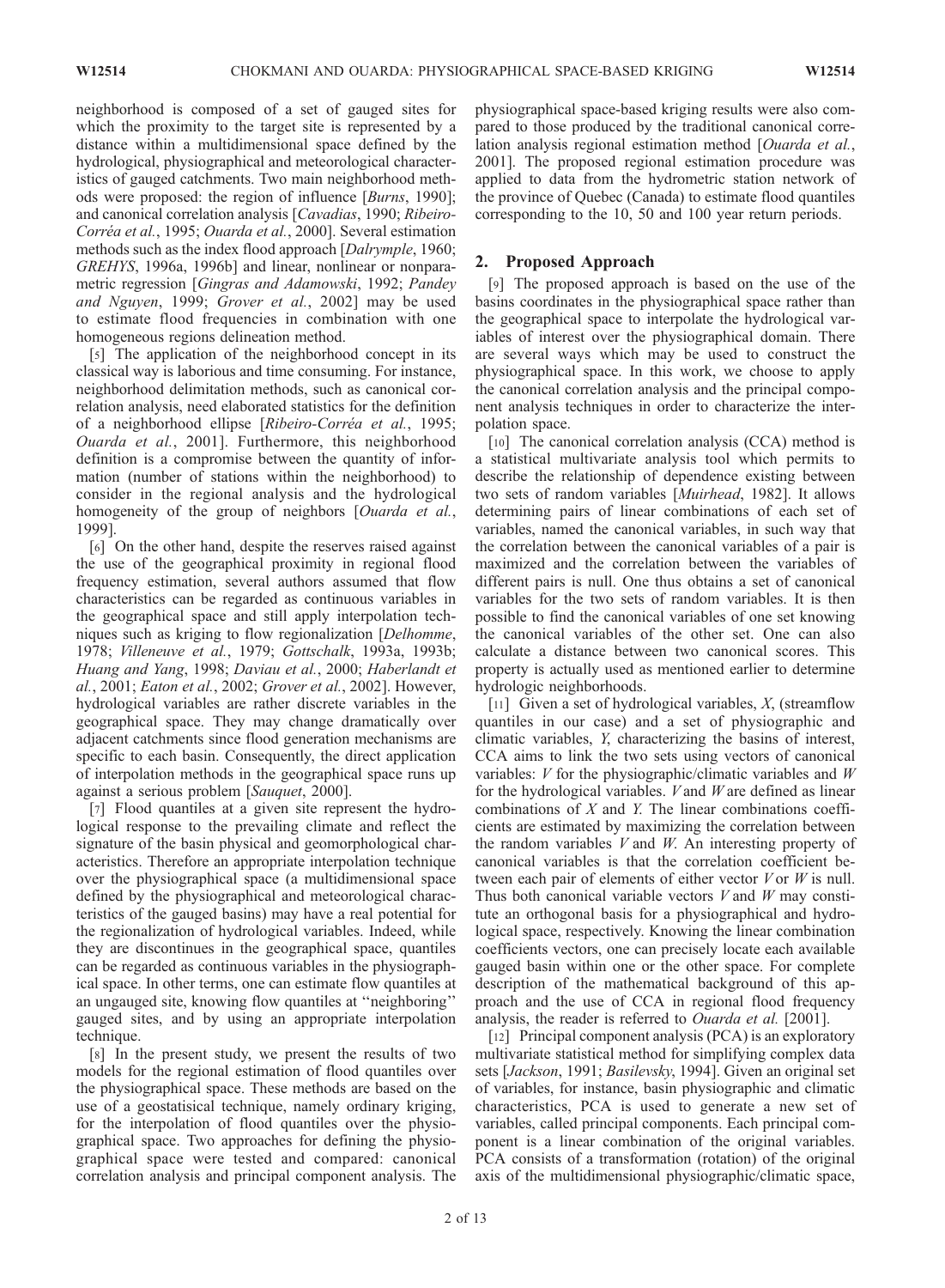where axis are defined along each physiographic variable, to a new axis system defined along the principal components. The data variance along each axis is then maximized. All principal components are orthogonal (they are uncorrelated) so there is no redundant information. Thus principal components as a whole form an orthogonal basis for the data space.

[13] Since the physiographical and climatic characteristics of ungauged basins are known, one can place these basins in a CCA or a PCA physiographic/climatic space. Assuming the hydrological variable is a continuous variable over the transformed physiographical space, it is therefore possible to estimate its value for the ungauged basin of interest using its position in the transformed physiographical space and the information of the surrounding basins for which the hydrological variable values are already known.

[14] Geostatistics are powerful statistical techniques designed to study spatially autocorrelated variables [Isaaks] and Srivistava, 1989; Rossi et al., 1992]. They permit estimating the local value of a variable using sparse local measurements. These techniques take into account the spatial structure and distribution of the variables through tools known as structure functions such as variograms, covariograms or correlograms. These structure functions express the covariance between the observed points according to the distance which separates them. They describe the intensity and the pattern of the variable spatial autocorrelation.

[15] Ordinary kriging, the most popular geostatistical technique, produces an unbiased and optimal linear estimation of the unknown values. Thus it provides the best possible estimate using neighborhood information. The estimate is obtained by weighting each neighboring value. With respect to the spatial structure, the closest values receive higher weights because they are more likely to be similar to the unknown value being estimated. The unbiasedness is ensured by the ''universal condition'' where the sum of the weighting coefficients is equal to 1. The kriging estimation can be expressed as follows:

$$
\begin{cases}\nZ^* (x_0) = \sum_{i=1}^n w_i Z(x_i) \\
\sum_{i=1}^n w_i = 1\n\end{cases}
$$
\n(1)

where Z is the continuous variable of interest,  $Z^*(x_0)$  its value being estimated at the unsampled position  $x_0$ ,  $Z(x_i)$  its known values at the *n* sampled locations  $x_i$  and  $w_i$  are the corresponding weighting coefficients.

[16] The exact weighting coefficients are calculated by modeling the spatial autocorrelation expressed in the structure function. The experimental (observed) structure function cannot be used directly in the calculation of the weights  $w_i$ , since it represents a discrete estimate of the spatial autocorrelation. Consequently, and in order to ensure the positive definiteness of the covariance matrix in the kriging system, a theoretical model selected among a limited set of authorized models is fitted to the observed structure function [Isaaks and Srivistava, 1989; Arnaud and Emery, 2000]. The choice of the model is the most crucial step and most difficult in the kriging application, since estimation quality depends on it. It must also be based on the real

knowledge of the phenomenon rather than on the accuracy of the mathematical adjustment only. The model is used to calculate the coefficients  $w_i$ .

[17] It should be noted here that ordinary kriging relies on the basic assumption that the variable being estimated should be second-order stationary over the interpolation domain; that is, the variable values fluctuate around a constant value in space and these fluctuations have the same dispersion over all the whole space [Arnaud and Emery, 2000].

## 3. Case Study

### 3.1. Data

[18] The proposed approach was applied to southern Quebec's (Canada) hydrometric station network. Data of 151 hydrometric stations managed by the ministry of the environment of Quebec (MENVIQ) services were used. The selected stations were identified according to certain criteria. First, the gauged river should present a natural flow regime or, at least, influenced just on a daily scale. The station should present a historical record period longer than 15 years. The gauged basin area is superior to  $200 \text{ km}^2$  but less than 100000 km<sup>2</sup>. Finally, the selected stations must be located at the inhabited region of Quebec (between  $45^{\circ}$ N and  $55^{\circ}$ N). 90 out of 151 stations are still active. Figure 1 illustrates the location of these hydrometric stations.

[19] An at-site flood frequency analysis was carried out at each station of the database [*Kouider et al.*, 2002]. Data were tested for homogeneity and stationarity, and appropriate statistical distributions were fitted to data in order to estimate local flood quantiles corresponding to several return periods. In this study, we focused on spring flood quantiles corresponding to 10, 50 and 100 year return periods. Eaton et al. [2002] indicated that, in order to investigate the underlying physical behavior of drainage systems, scale effects must be eliminated from data. Consequently, we used specific quantiles (flood quantiles standardized by the basin area), noted  $q10$ ,  $q50$  and  $q100$ , in order to account for the scale effect.

[20] Initially, several physiographical and meteorological variables were available for each station. They were extracted from a spatial database gathered and implemented within the ArcView software [Gignac et al., 2002]. Basins boundary, area, slope and land occupation as well as the drainage network were extracted from the MENVIQ hydrological database (BDH) and from the topographic digital maps of Quebec. Meteorological variables were calculated using interpolated historical data observed on the MENVIQ meteorological network across the province of Quebec. For each gauging station, the meteorological variables were estimated by an area weighted average of the variable of interest across the whole catchment.

[21] Only four variables were considered in the present study; two physiographical variables: basin mean slope (PMBV) and the fraction of the basin area covered with lakes (PLAC); and two meteorological variables: annual mean total precipitations (PTMA) and annual mean degreedays over  $0^{\circ}$ C (DJBZ). Table 1 lists the hydrological, physiographical and meteorological variables used herein as well as their descriptive statistics. The selected physiographical and meteorological variables appear to be the most relevant for the study at hand according to their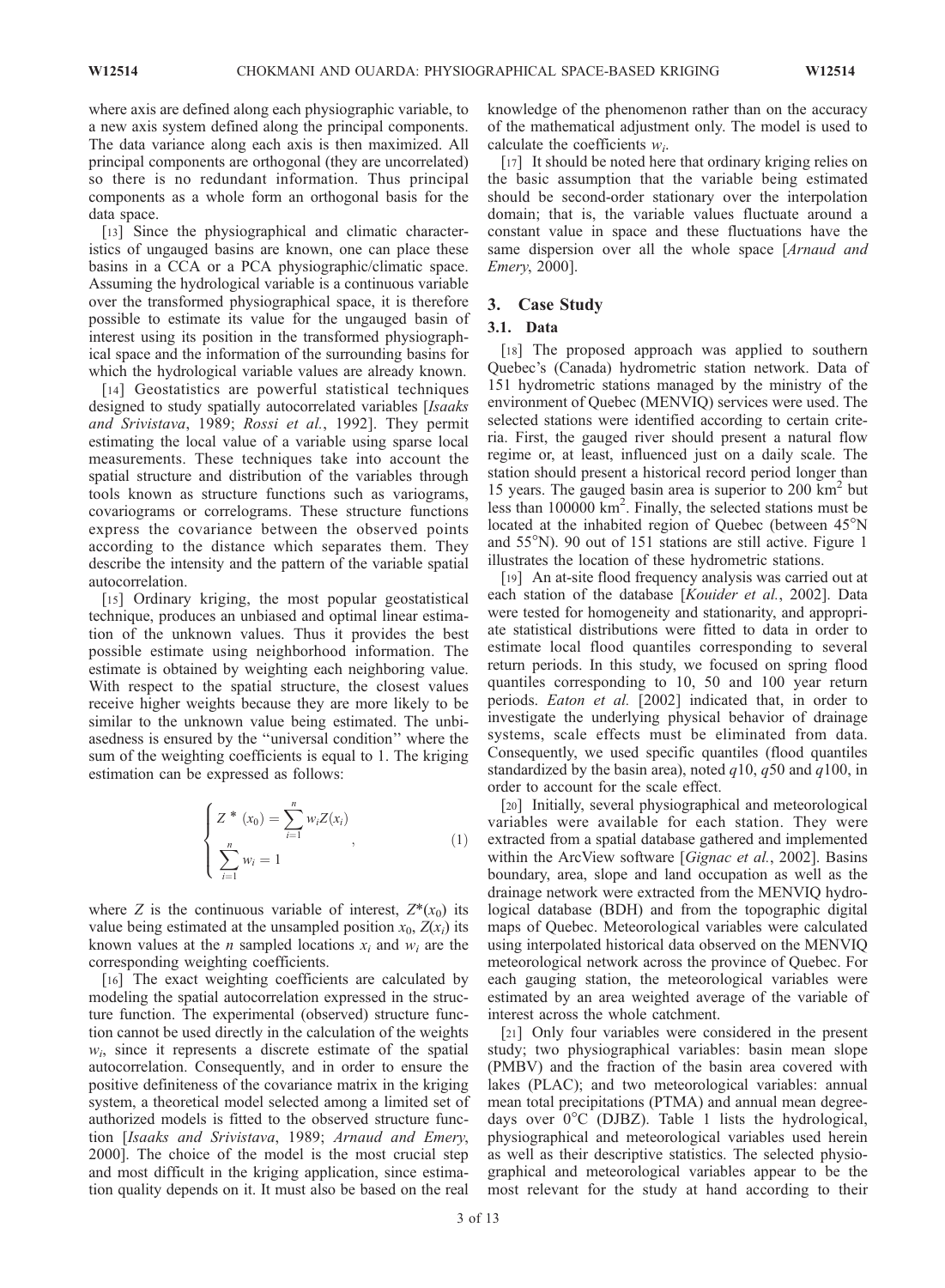

Figure 1. Localization of hydrometric stations across the province of Quebec (Canada).

correlation degree with the specific flood quantiles. Figure 2 shows the hydrological, physiographical and meteorological variable histograms in addition to their correlation coefficients and their interrelations.

[22] According to Figure 2 and Table 1, the selected physiographical and meteorological variables as well as the hydrological variables show an evident asymmetry. However, since CCA requires variable normality, the variables should be transformed prior to analysis. Thus a logarithmic transformation was applied to the specific flood quantiles, PMBV, PTMA and DJBZ. As for PLAC, a root transformation appeared to be more adequate. Even if the PCA does not require variable normality, the transformed variables were nevertheless used to calculate the principal components. Indeed, the first components explain more total variance when the variables are transformed than if they are not. As well, in order to account for scaling effects, all variables were standardized prior to CCA and PCA analysis.

## 3.2. Results

[23] Figure 3 presents the spatial distribution of the specific quantiles of the gauging stations through the CCA and PCA physiographical spaces. For the CCA, the space axes are made up of the two first canonical physiographical variables (V1 and V2). As for the PCA, the space axes consist of the two first principal components (CP1 and CP2). It should be noted that CP1 and CP2 explain 82.2% of the total variance (58.4% and 23.8%, respectively). Thus the specific quantiles exhibit an evident spatial pattern in both physiographical spaces. Nevertheless, the spatial patterns are different from one space to another. While they are more scattered over the PCA space, the gauging stations are grouped around the origin in the case of the CCA space. However, in the latter case, some gauging stations are located apart from the rest of the group: in the lower left and upper right corners. This may result in a higher risk of extrapolation within the CCA physiographical space. In both spaces, specific quantiles values vary inversely to the first axis of the space: CP1 for the PCA and V1 for the CCA. However, this variation is less marked along the second axes (CP2 and V2).

[24] In order to identify and measure the spatial structure within the hydrological variables at hand, the isotropic experimental variograms were calculated over both spaces (Figure 4). All variables demonstrate an obvious spatial

Table 1. Descriptive Statistics of Hydrological, Physiographical, and Meteorological Variables

| Variable                                   | Unit                     | Notation    | Mean   | Median | Max    | Min  | <b>SD</b> | <b>Skewness</b> | Kurtosis |
|--------------------------------------------|--------------------------|-------------|--------|--------|--------|------|-----------|-----------------|----------|
| 100 year specific flood                    | $m^3/s.$ km <sup>2</sup> | q100        | 0.31   | 0.26   | 0.94   | 0.03 | 0.20      | 0.76            | 2.99     |
| 50 year specific flood                     | $m^3/s.$ km <sup>2</sup> | q50         | 0.28   | 0.24   | 0.77   | 0.03 | 0.18      | 0.64            | 2.65     |
| 10 year specific flood                     | $m^3/s.$ km <sup>2</sup> | q10         | 0.22   | 0.21   | 0.53   | 0.03 | 0.13      | 0.41            | 2.17     |
| Basin mean slope                           | $\%$                     | <b>PMBV</b> | 2.43   | 2.14   | 6.81   | 0.96 | 0.99      | 1.17            | 5.10     |
| Percentage of the basin occupied by lakes  | $\frac{0}{0}$            | <b>PLAC</b> | 7.72   | 5.00   | 47.00  | 0.00 | 7.99      | 1.94            | 8.23     |
| Annual mean total precipitation            | mm                       | <b>PTMA</b> | 988    | 996    | 1534   | 646  | 154       | 0.72            | 5.31     |
| Annual mean degree-days over $0^{\circ}$ C | degree-day               | <b>DJBZ</b> | 16.346 | 14.390 | 29.631 | 8589 | 5385      | 0.90            | 2.77     |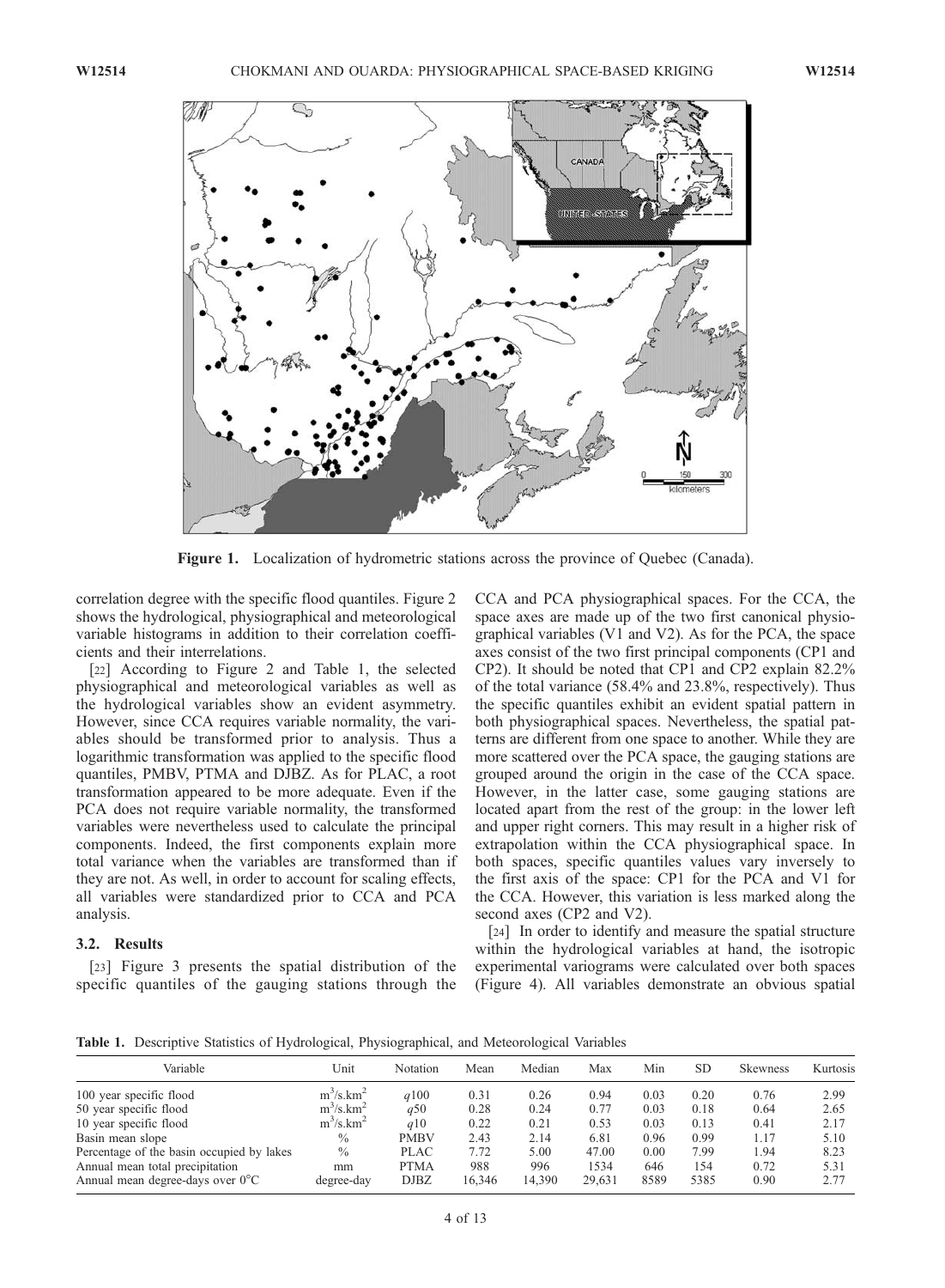

Figure 2. Variable histograms, correlation coefficients, and interrelations.

structure (spatial autocorrelation). Indeed, the experimental variograms show a small variance at short distance. For CCA, the variance then increases rapidly according to the separation distance before reaching a plateau, which indicates the disappearance of the spatial correlation. This variance level, commonly called the sill, is reached at a distance, known as the range, about 5, in the case of the CCA space. As for the PCA space, the experimental variograms show no sill, at least, at the scale of the observed sample. We assumed therefore that the hydrological variables reach their sills, in the PCA physiographical space, at a range located beyond the extent of the observed sample. This means that their spatial autocorrelation is prolonged beyond the observed sample range. In fact, one should not forget that this space was designed using observed combinations of basins physiographical and meteorological characteristics, which do not cover inevitably all the possible combinations of physiographical and meteorological variables. Consequently, the sample of gauging stations does not cover all the extent of the PCA physiographical space. However, the absence of sill in the PCA space variograms could be also explained by the fact that the specific quantiles would not stationary in this space. This means that there might be a gradual trend in variable values; that is, the variable values doest not fluctuate around a constant value in space but they vary according to space coordinates.

[25] Results also indicate that, for both spaces,  $q100$ shows sills higher than  $q50$  and  $q10$ . This is due to the fact that the  $q100$  values are in turn higher than  $q50$  which are higher than  $q10$ . Their respective sills are consequently ordered.

[26] The Gaussian model was fitted to all experimental variograms (Figure 4). Table 2 presents the characteristics of the theoretical models. The models were selected according to the pattern of the spatial structure shown by the experimental variograms. The Gaussian model is a transition model, which reaches its sill asymptotically and exhibits a parabolic behavior near the origin [Isaaks and Srivistava, 1989; Arnaud and Emery, 2000]. The latter property represents the distinguishing feature of the Gaussian model. It is used to model continuous phenomena like the one at hand. In fact, all experimental variograms show a slow progression of the variance at a short separation distance, indicating that the variables of interest are quite continuous over both spaces. This spatial continuity is the most pronounced for  $q10$  and the least pronounced for  $q100$  in both cases of the PCA space and the CCA space.

[27] In addition, a nugget effect was added to the Gaussian model. This parameter is used to model the discontinuity at the origin observed in the experimental variograms (Figure 4). The discontinuity is due to several factors related mainly to local estimation, sampling and/or localization errors. Indeed, the local quantiles used herein are estimated with a level of uncertainty, which increases with the return period. This appears clearly in the values of the estimated nugget effect (Table 2). Thus in both spaces,  $q10$  presents a nugget effect value that is lower than that of  $q50$  which in turn is lower than that of  $q100$ . One should note here that, as expected, the ranges of the theoretical models in the PCA space are larger than the observed sample extent (Table 2).

[28] The spatial autocorrelation models thus adjusted can be used for the estimation of specific quantiles using the kriging technique, at any point of the CCA and PCA physiographical space. It should be noted here that the estimation is carried out with an optimal neighborhood structure. Ideally, this is represented by a searching circle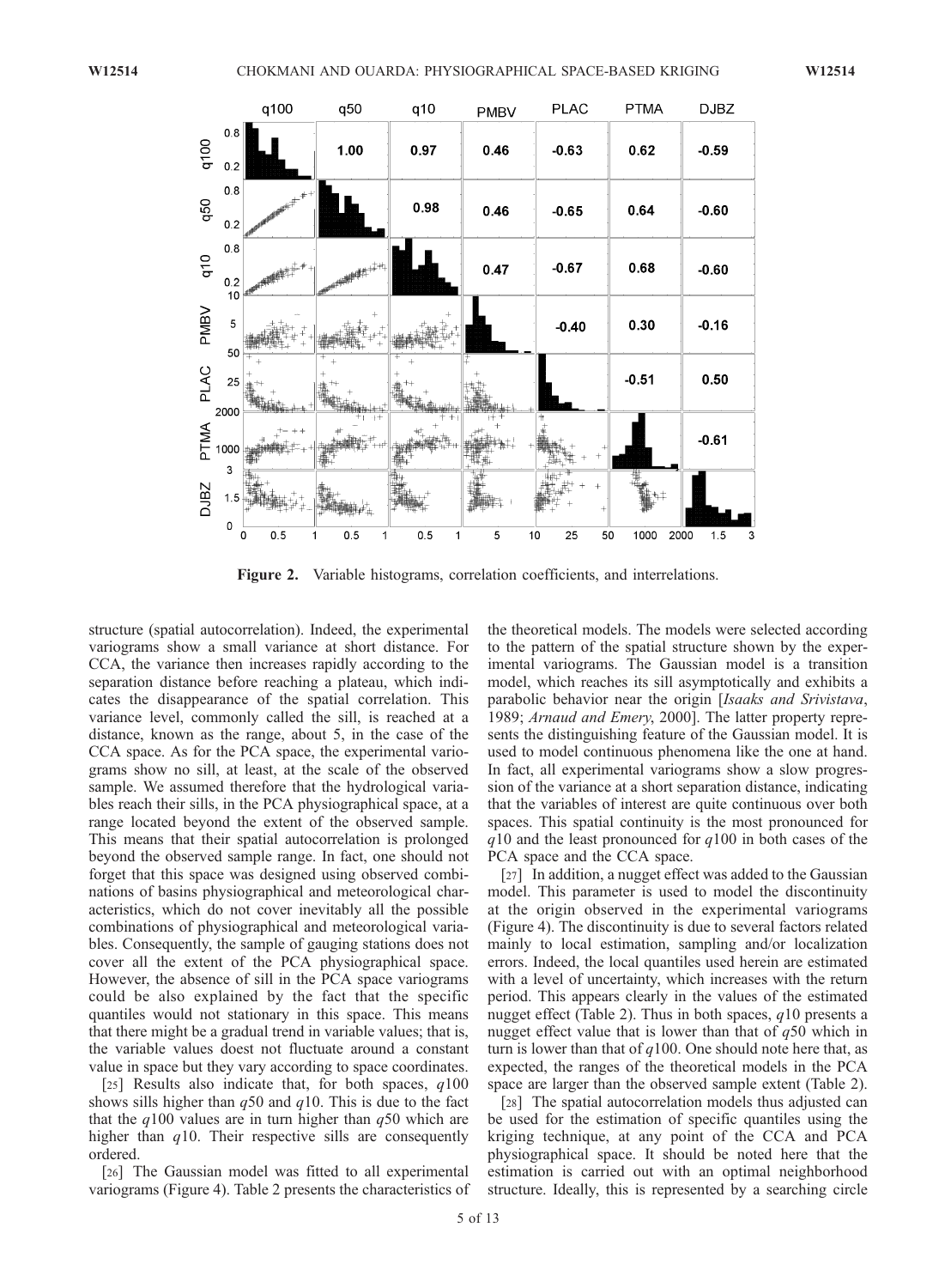

**Figure 3.** Flood quantiles across the CCA and PCA physiographical space: (a)  $q10$ , (b)  $q50$ , and (c)  $q100$ .

or ellipse (in the case of anisotropic spatial autocorrelation) that is divided into several sectors (at least four sectors) with an optimal number of observations by sector. The subdivision of the neighborhood structure aims to minimize the clustering effect as well as to limit the occurrence of extrapolation in the regions where there are few observations. However, the geostatistical software [Gamma Design] Software, 2000], used in the present study does not allow the design of such structure. Consequently, we used a neighborhood structure with one sector and a searching radius of the same size as the extent of the observed sample. The use of such searching radius is a reasonable choice, since, as demonstrated by the variograms where ranges exceed the sample spatial coverage, the hydrological variables are very continuous over both spaces. Within this neighborhood structure, a maximum number of 64 observations were used in the estimation.

[29] In order to evaluate the performances of the kriging technique over both spaces and compare their results to the traditional approach, we conducted two types of validation: a cross validation (jackknife) and a split-sample validation. In the first validation technique, the value of a given station is temporarily removed from the sample. The value for this observation is then estimated using the remaining stations. This operation is repeated for the whole station set. Then, the estimated values are compared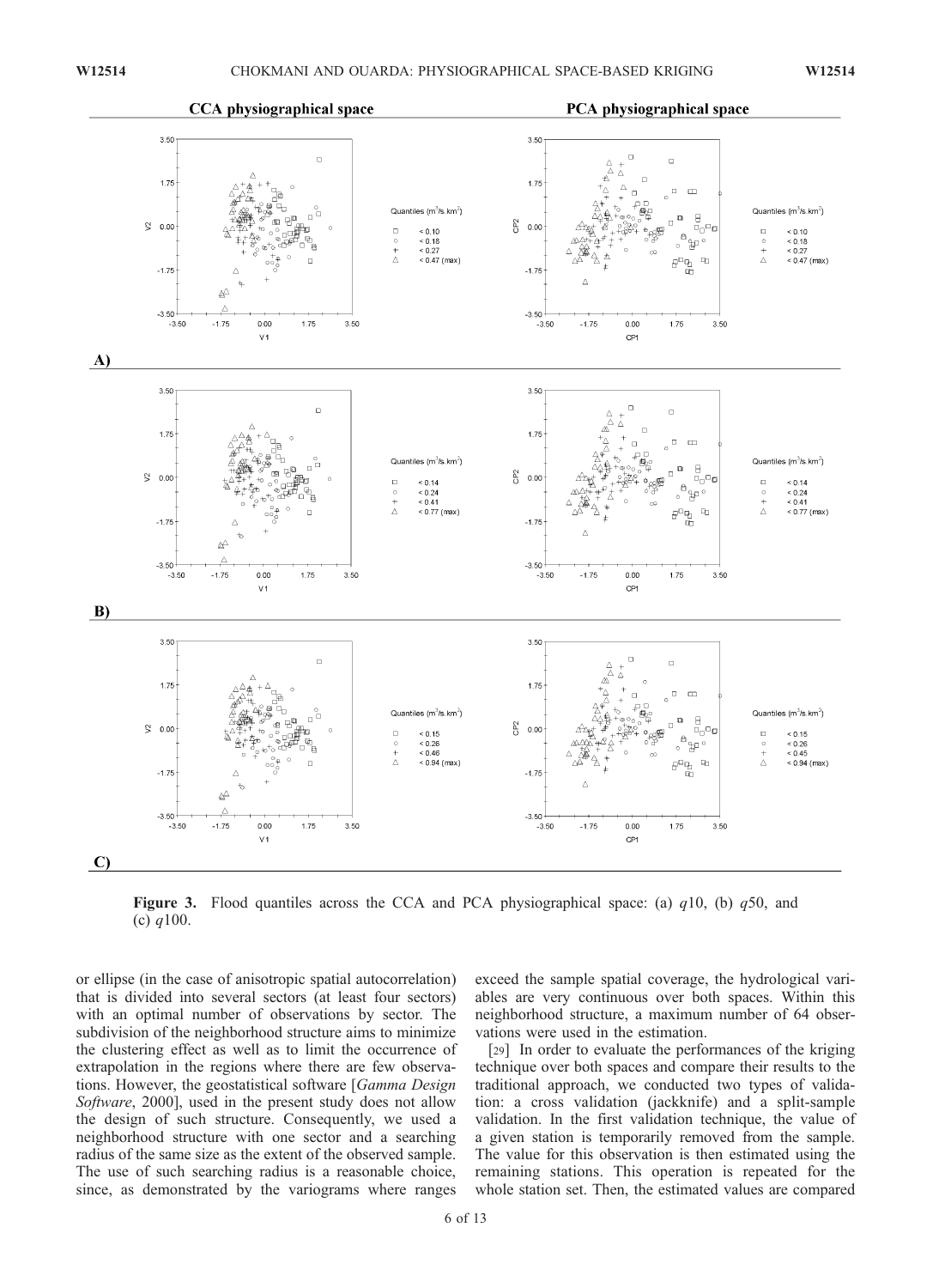

Figure 4. Isotropic theoretical (solid line) and experimental (squares) variograms of the flood quantiles through the CCA and PCA physiographical space: (a)  $q10$ , (b)  $q50$ , and (c)  $q100$ .

with the true one. As for the split-sample validation, 30 gauging stations were randomly selected and removed from the whole observed sample to serve as a validation group. The remaining 121 gauging stations were used as calibration group. In the case of the proposed approach, the physiographical spaces were designed using the data of the remaining 121 gauging stations. The spatial structure of the hydrological variables of the latter group of stations was used to calibrate the kriging system. The physiographical and meteorological characteristics of the validation group were employed therefore to calculate their coordinates within both spaces. Through the spatial location of each station and the neighborhood information using the spatial structure of the hydrological variables identified and quantified by the variogram model, their hydrological variables were estimated and then compared to the local estimates.

[30] To assess the performance of the estimation methods, we considered a certain number of evaluation indices. In addition to the coefficient of determination  $(R^2)$ , these include the Nash criterion (NASH), the root mean square error (RMSE), the relative root mean square error (RMSEr),

Table 2. Characteristics of the Theoretical Models Fitted to the Variables' Experimental Isotropic Variograms

| Physiographical<br>Space | Variable                                 | Model                                                                | Nugget                                             | Sill                                               | Range                                           | Fitting $r^2$                                      |
|--------------------------|------------------------------------------|----------------------------------------------------------------------|----------------------------------------------------|----------------------------------------------------|-------------------------------------------------|----------------------------------------------------|
| <b>CCA</b><br><b>PCA</b> | q10<br>q50<br>q100<br>q10<br>q50<br>q100 | Gaussian<br>Gaussian<br>Gaussian<br>Gaussian<br>Gaussian<br>Gaussian | 0.003<br>0.007<br>0.010<br>0.002<br>0.009<br>0.013 | 0.045<br>0.092<br>0.112<br>0.086<br>0.228<br>0.262 | 6.72<br>5.49<br>5.23<br>12.70<br>13.15<br>12.56 | 0.990<br>0.992<br>0.991<br>0.984<br>0.980<br>0.977 |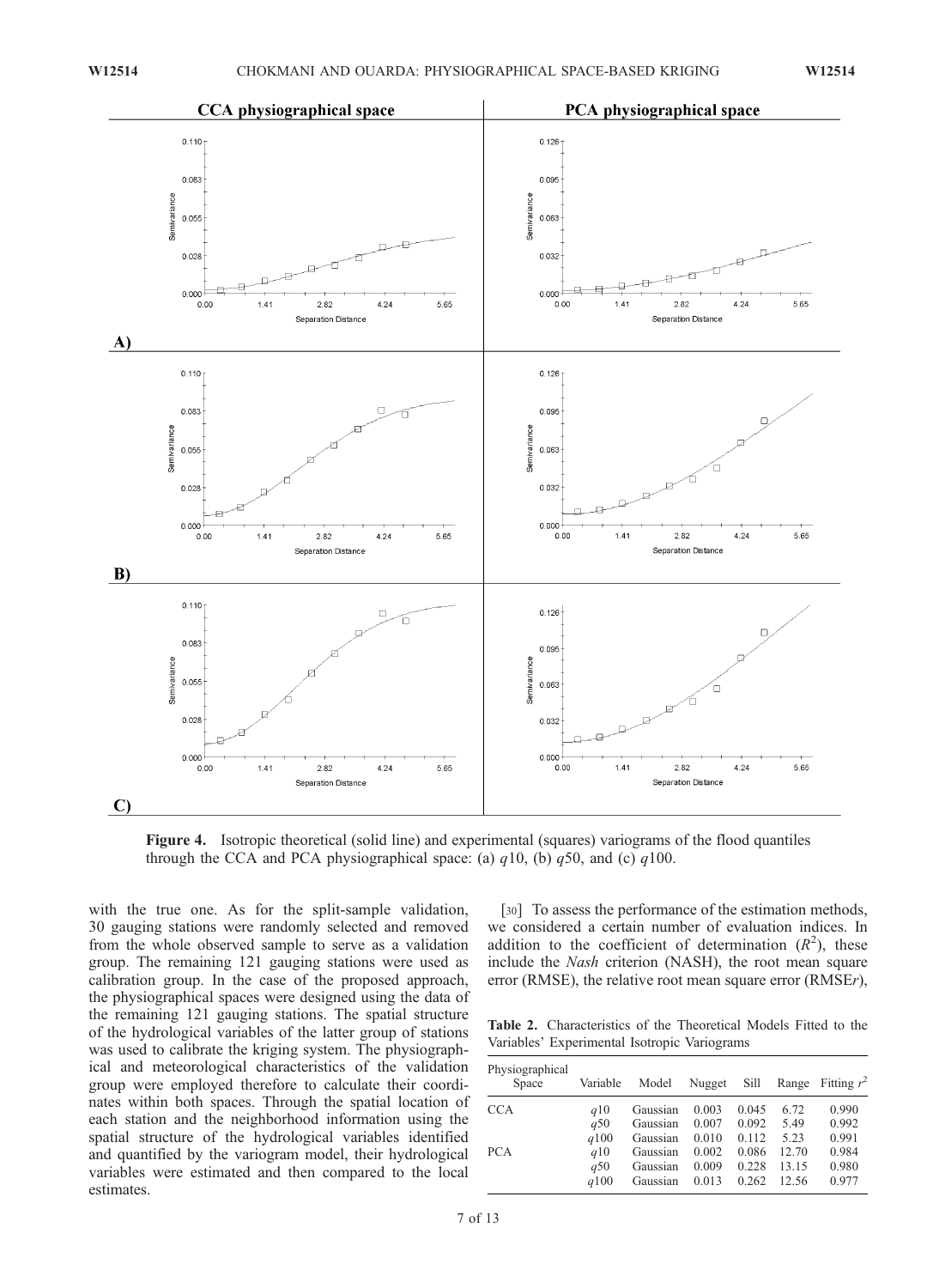|                    | Variables | Kriging in the CCA<br>Physiographical Space | Kriging in the PCA<br>Physiographical Space | Traditional CCA Regional<br><b>Estimation Method</b> |
|--------------------|-----------|---------------------------------------------|---------------------------------------------|------------------------------------------------------|
| $R^2$              | q10       | 0.78                                        | 0.76                                        | 0.78                                                 |
|                    | q50       | 0.73                                        | 0.70                                        | 0.72                                                 |
|                    | q100      | 0.70                                        | 0.67                                        | 0.69                                                 |
| <b>NASH</b>        | q10       | 0.78                                        | 0.76                                        | 0.78                                                 |
|                    | q50       | 0.72                                        | 0.69                                        | 0.72                                                 |
|                    | q100      | 0.70                                        | 0.66                                        | 0.68                                                 |
| RMSE, $m^3/s.km^2$ | q10       | 0.050                                       | 0.053                                       | 0.059                                                |
|                    | q50       | 0.093                                       | 0.098                                       | 0.094                                                |
|                    | q100      | 0.110                                       | 0.116                                       | 0.112                                                |
| RMSE $r$ , %       | q10       | 51                                          | 66                                          | 43                                                   |
|                    | q50       | 64                                          | 82                                          | 49                                                   |
|                    | q100      | 70                                          | 86                                          | 51                                                   |
| BIAS, $m^3/s.km^2$ | q10       | $-0.004$                                    | $-0.006$                                    | 0.001                                                |
|                    | q50       | $-0.007$                                    | $-0.008$                                    | 0.005                                                |
|                    | q100      | $-0.008$                                    | $-0.010$                                    | 0.007                                                |
| BIAS $r, \%$       | q10       | $-16$                                       | $-20$                                       | -9                                                   |
|                    | q50       | $-21$                                       | $-25$                                       | $-11$                                                |
|                    | q100      | $-23$                                       | $-27$                                       | $-11$                                                |

Table 3. Cross-Validation Results

the mean bias (BIAS) and the relative mean bias (BIASr). They are defined as follows:

$$
\text{NASH} = 1 - \frac{\sum_{i=1}^{n} (z_i - \hat{z}_i)^2}{\sum_{i=1}^{n} (z_i - \bar{z})^2},\tag{2}
$$

RMSE = 
$$
\sqrt{\frac{1}{n} \sum_{i=1}^{n} (z_i - \hat{z}_i)^2}
$$
, (3)

RMSE
$$
r = \sqrt{\frac{1}{n} \sum_{i=1}^{n} \left(\frac{z_i - \hat{z}_i}{z_i}\right)^2}
$$
, (4)

BIAS = 
$$
\frac{1}{n} \sum_{i=1}^{n} (z_i - \hat{z}_i),
$$
 (5)

$$
BIASr = \frac{1}{n} \sum_{i=1}^{n} \left( \frac{z_i - \hat{z}_i}{z_i} \right),
$$
 (6)

where  $z_i$ ,  $\hat{z}_i$  and  $\bar{z}$  are, respectively, the local and regional estimates at station  $i$  and the local mean value of the hydrological variable of interest;  $n$  is the sample size.

[31] According to the jackknife method (Table 3), the proposed estimation method produces satisfactory results for both PCA and CCA, especially, in the case of  $q10$  for which the NASH criterion is close to 0.8. In fact, the NASH criterion compares the estimation method performance to the use of the observed mean value as an estimate. If it is negative, the estimate is worse than using the mean value. For an estimation method reproducing perfectly the observed data, the NASH criterion is equal to 1. In general, one can expect from a satisfactory estimation that the NASH criterion value is close to 0.8. The results of the new method are comparable to those obtained using the traditional CCA method. CCA-space kriging is slightly better than the traditional method, while PCA kriging is less powerful. It must be recalled that GREHYS [1996b] has shown that traditional CCA produced the best performances in comparison with other methods for the delineation of homogeneous regions.

[32] On the basis of the RMSE values, estimates produced using kriging in the CCA space are as precise as those produced by the traditional CCA regional estimation method and more precise than kriging in the PCA space estimates. However, the relative RMSE shows that estimates made by the traditional method are on average less erroneous than kriging in CCA space and kriging in PCA space.

[33] On the other hand, the kriging method seems to overestimate quantile values, since the calculated mean bias is negative, while the traditional approach seems to underestimate the quantiles. The estimation bias is slightly less significant in the case of this last method.

[34] The precision of the quantiles estimated values decreases with the increase of the return period. This represents an expected result, since the precision of the locally estimated quantiles decreases as the return period increases. The local estimation error is propagated through the estimation method. Its impact on the spatial structure of the variables, in the case of the interpolation approach, was discussed earlier. As for the traditional CCA regional estimation technique, less precise locally estimated quantiles lead to a weaker correlation structure between hydrological and physiographical variables.

[35] The kriging technique produces better results within the CCA physiographical space than the PCA space. Thus it seems that the CCA technique is more capable to characterize the physiographical space in relation to the estimation of the specific quantiles. In fact, the axes of the CCA space are calculated while maximizing the correlation between the basins physiographical characteristics and the hydrological variables. On the other hand, the PCA technique is limited to maximizing the variance along the space axes. This would cause the spatial autocorrelation of the hydrological variables to be better defined within the CCA physiograph-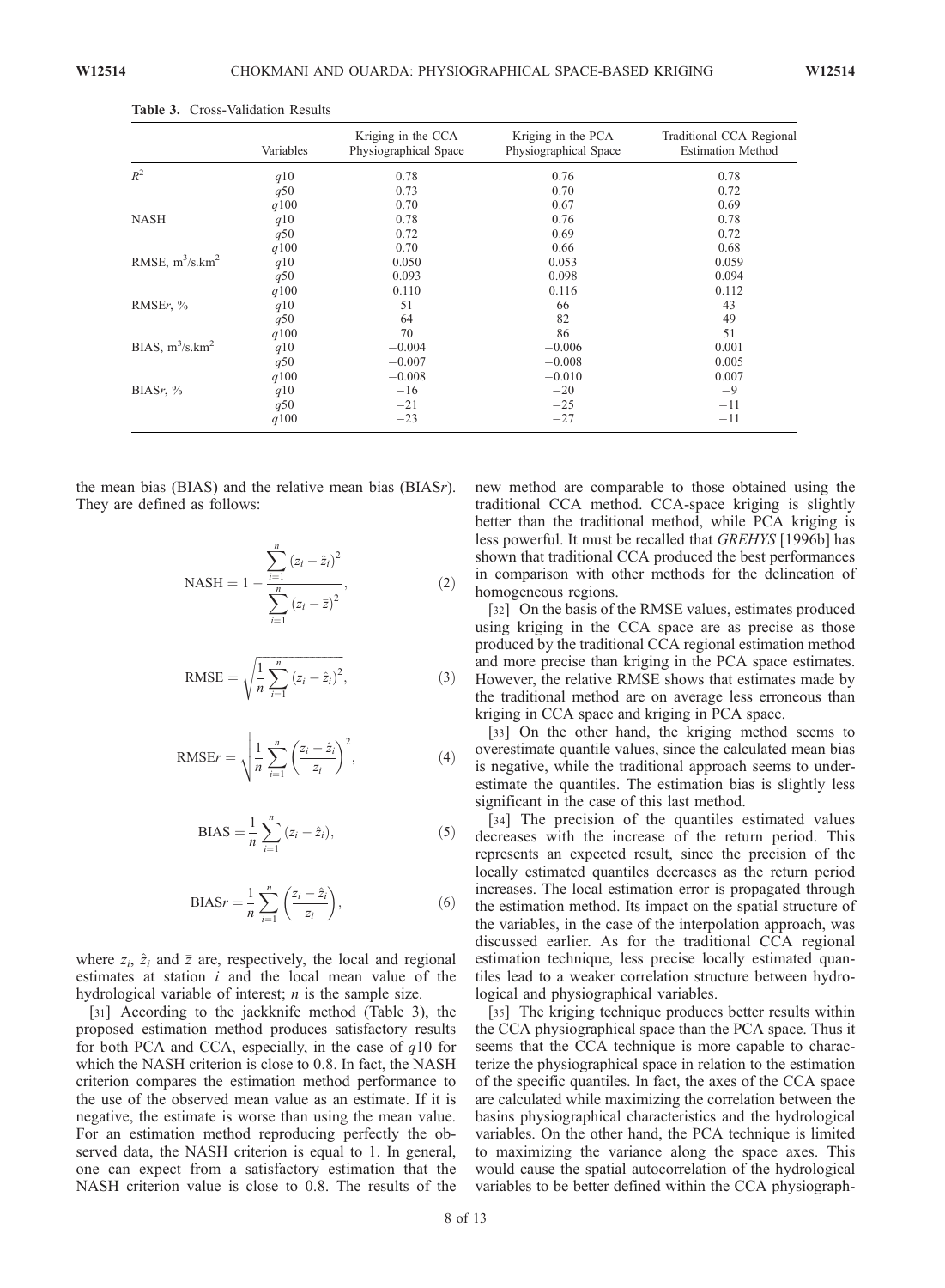

Figure 5. Jackknife estimates using kriging in the CCA physiographical space compared to locally estimated quantiles: (a)  $q10$ , (b)  $q50$ , and (c)  $q100$ . Problematic stations with area problems (solid arrows) and with percentage of lakes problems (dotted arrows) are shown.

ical space than the PCA one. It seems, with the PCA approach, that the observed sample allows characterization of the totality of the physiographical space. Moreover, the range of the models of space autocorrelation is prolonged beyond the observed sample. This may be attributable to the available sample nature, which would not allow to cover a broad range of combinations of physiographical variables and to seize the structure of the spatial autocorrelation of the hydrological variables within the PCA physiographical space. Also, the weaker performances of kriging in PCA physiographical space might be ascribable to the uncomfortableness with the stationary assumption.

[36] Figures 5 and 6 show kriged quantile values estimated with the jackknife technique for the 10, 50, and 100 year return periods. Figure 7 illustrates the results of the traditional CCA-based regional estimation method. These figures emphasize the increase in the estimation variance and bias with the return period. Furthermore, for all return periods, the higher specific quantile values are rather underestimated. These high specific quantile values were found to be associated with relatively small basins, less than 500 km<sup>2</sup> . We have already excluded from the study the gauging stations draining very small basins (less than  $200 \text{ km}^2$ ) because of the very low number of such basins. However, it seems that the  $200 \text{ km}^2$  threshold is not adequate and the area limit under which the basin can be considered as small should be redefined. Indeed, only



Figure 6. Same as Figure 5, but for the PCA physiographical space.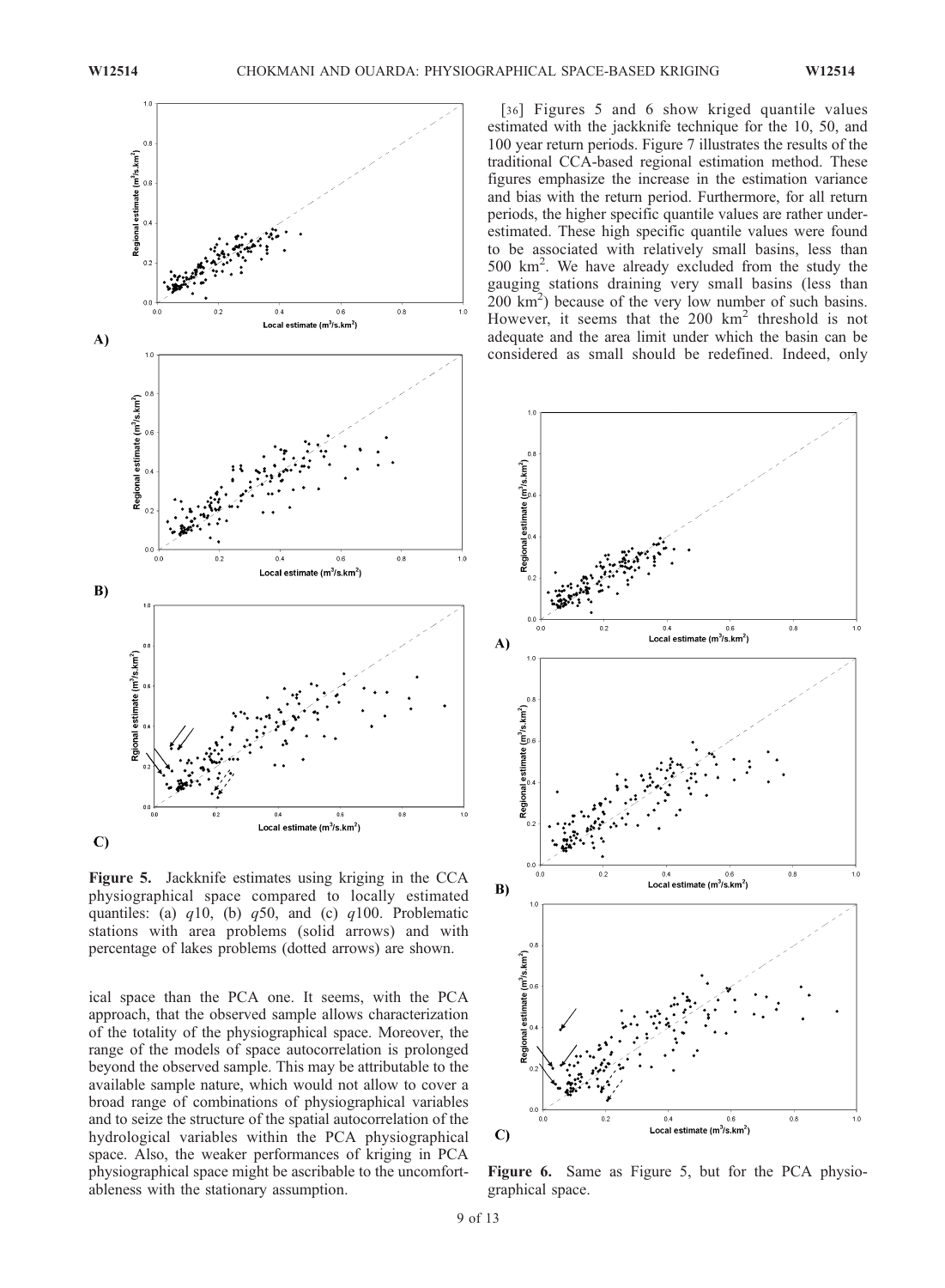

Figure 7. Same as Figure 5, but using the traditional CCA regional estimation method.

9 stations drain basins of area 500  $km<sup>2</sup>$  or less. Another possible reason of the underestimation of small basin quantiles lies in the fact that the surfaces of these basins are themselves underestimated. In fact, the basin areas recorded in the BDH database used in this study were estimated from watershed boundaries. The latter were obtained by sketching manually catchment limits from course-scale printed maps. During this operation the generalization of the watershed shape is inevitable. This generally leads to an undervaluation of the drainage surfaces whose relative importance is more significant in the case of small watersheds.

[37] Moreover, while all estimation methods underestimate specific streamflows superior to  $0.55 \text{ m}^3/\text{km}^2$ , the traditional CCA approach appears to produce more precise values for lower specific streamflows  $(<0.15 \text{ m}^3/\text{km}^2)$ . Whereas, for the same range of specific streamflow, the interpolation method in both spaces yields values with more constant estimation error. This could explain the lower relative RMSE values observed in the case of the traditional method.

[38] On the other hand, we identified a certain number of problematic gauging stations which are responsible for a significant part of the high observed relative mean square error in both spaces. These suspected stations are indicated by arrows on Figures 5c and 6c. We found that for four stations (identification numbers: 030401, 030402, 041903 and 042607), the catchment areas were underestimated, which caused very high relative errors. The two other stations (080104 and 081101) were found to have, according to DBH, basins with an overevaluated percentage of area covered by lakes when compared to independent digital maps. The exclusion of these six stations improved significantly the overall results. For instance, the RMSEr calculated for  $q100$  estimated within the CCA space drops from 70% to 41% and the relative mean bias from  $-23\%$  to  $-16\%$ . This means that the method developed in the present study is rather sensitive to the quality of physiographical and meteorological data. Unfortunately, the database used in this study presents certain anomalies and other stations are undoubtedly problematic.

[39] Furthermore, the observed divergence between the locally estimated values and those estimated by the kriging in the physiographical space can partly be attributed to extrapolation. This one occurs on the edge of the observed domain or in isolated regions far from the remainder of the sample (Figure 3). In this case, the sample points are not evenly distributed around the point of interest where an estimate is needed. Thus instead of interpolating between the observed points, information is extrapolated beyond the observed domain which often leads to estimates of lesser quality. A means to limit this problem would be to use a neighborhood structure subdivided into several sectors with an optimal number of observations in each sector as well as a limit on the number of empty adjacent sectors. However, the software used in the present study did not allow the definition of such a structure.

[40] The split-sample validation results over both spaces are presented in Table 4, Figures 8, Figure 9, and Figure 10. The results are similar to those obtained by the jackknife resampling. However, kriging in the CCA yields results as precise as the traditional CCA-based regional estimation method. Here again, the interpolation over the CCA physiographical space produces better results than that in the PCA space. The NASH criterion varies between 0.67 and 0.76 for kriging in the CCA space and between 0.66 and 0.73 in the PCA space. For all estimation methods, the splitsample validation generates RMSE values comparable to those of the jackknife. However, the relative root mean square error values are about half those of the jackknife and the same for the bias. This is due to the fact that most problematic stations were not selected among the validation group. This results also in lower estimation bias. The splitsample validation confirms the tendency of the proposed method to yield flood estimates for which precision decreases with the increase in the return period.

[41] On the other hand, during the split-sample validation, 30 gauging stations were randomly excluded from the calibration of the estimation method. The method yields however results as good as those obtained by a calibration sample of 151 gauging stations. It seems then that the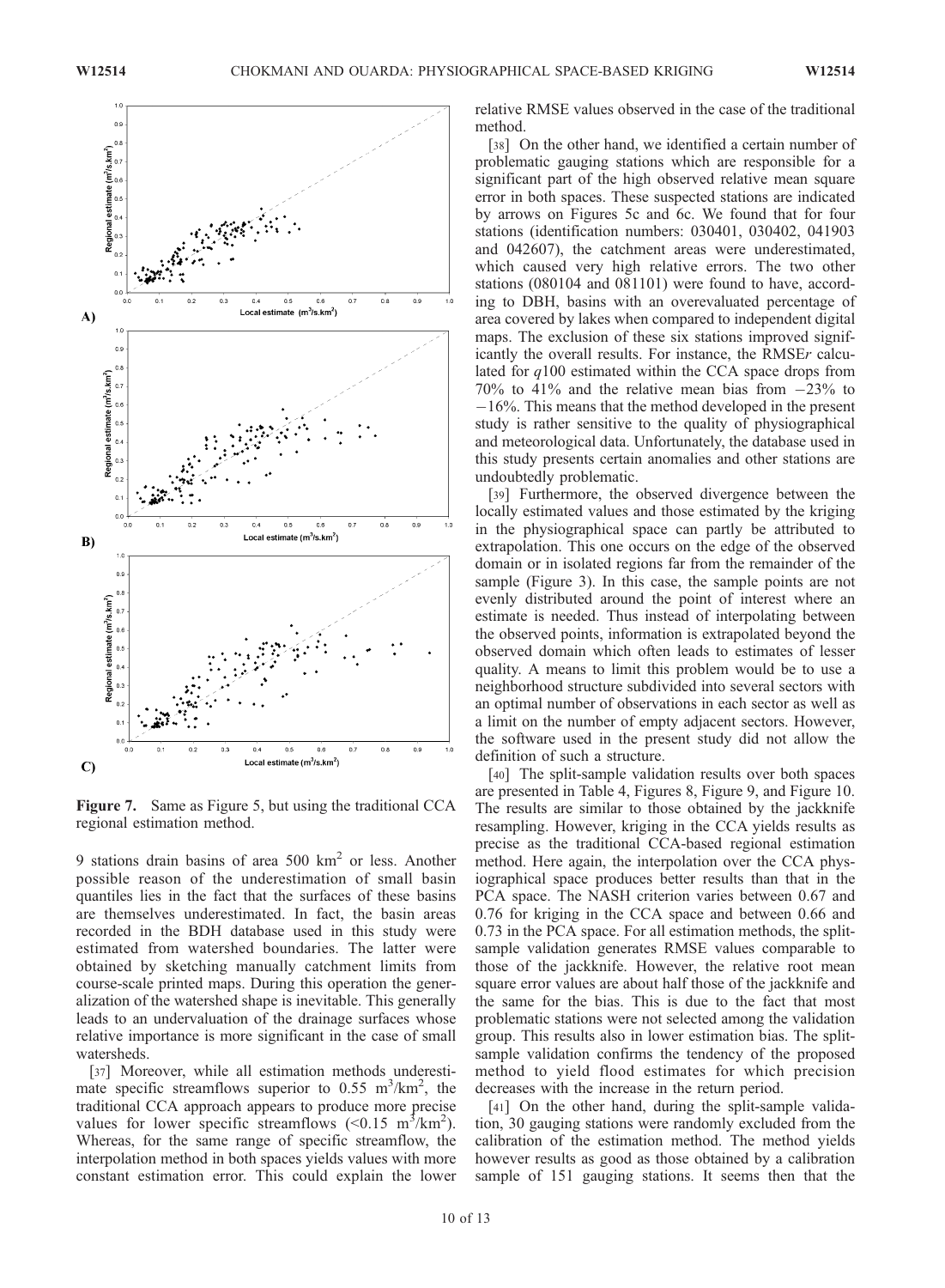|                    | Variables | Kriging in the CCA<br>Physiographical Space | Kriging in the PCA<br>Physiographical Space | Traditional CCA Regional<br><b>Estimation Method</b> |
|--------------------|-----------|---------------------------------------------|---------------------------------------------|------------------------------------------------------|
| $R^2$              | q10       | 0.78                                        | 0.74                                        | 0.77                                                 |
|                    | q50       | 0.72                                        | 0.69                                        | 0.71                                                 |
|                    | q100      | 0.69                                        | 0.66                                        | 0.68                                                 |
| <b>NASH</b>        | q10       | 0.76                                        | 0.73                                        | 0.76                                                 |
|                    | q50       | 0.70                                        | 0.69                                        | 0.70                                                 |
|                    | q100      | 0.67                                        | 0.66                                        | 0.67                                                 |
| RMSE, $m^3/s.km^2$ | q10       | 0.055                                       | 0.058                                       | 0.055                                                |
|                    | q50       | 0.086                                       | 0.089                                       | 0.087                                                |
|                    | q100      | 0.103                                       | 0.104                                       | 0.103                                                |
| RMSE $r$ , %       | q10       | 22                                          | 31                                          | 21                                                   |
|                    | q50       | 26                                          | 35                                          | 25                                                   |
|                    | q100      | 28                                          | 37                                          | 27                                                   |
| BIAS, $m^3/s.km^2$ | q10       | $-0.003$                                    | $-0.001$                                    | 0.009                                                |
|                    | q50       | $-0.006$                                    | 0.002                                       | 0.014                                                |
|                    | q100      | $-0.009$                                    | 0.002                                       | 0.017                                                |
| BIAS $r, \%$       | q10       | $-5$                                        | $-7$                                        |                                                      |
|                    | q50       | $-6$                                        | $-8$                                        |                                                      |
|                    | q100      | $-8$                                        | $-10$                                       | $\mathbf{0}$                                         |

Table 4. Split-Sample Validation Results

proposed estimation method is not very sensitive to the removal of a relatively small part of the sample especially in the case of the CCA.

## 4. Conclusions and Future Work

[42] In this study, we aimed to develop and apply a new regional flood flow estimation method. This method is a physiographical space-based estimation technique. It consists in the interpolation of flow quantiles over the physiographical/meteorological space rather than the usually employed geographical space. Hence for any ungauged site, one has just to estimate its coordinates in the physiographical space from its basin physiographical and meteorological characteristics, which are generally easily available, and then estimate its flood quantiles by interpolation of local quantile estimates within its physiographical neighborhood. For this purpose, two mutltivariate analysis methods were used to define the physiographical/meteorological space: canonical correlation analysis and the principal component analysis.

[43] It was demonstrated that hydrological variables can be treated as a continuous variable over the physiographical space. Thus geostatistical techniques can be were employed to estimate flood flow quantiles. Variograms and kriging were applied, respectively, to capture the spatial autocorrelation structure of the variables and interpolate them over the physiographical space. Cross-validation and split-samplevalidation techniques were used to assess the performances of the proposed estimation method. The validation reveals that physiographical space-based kriging is effective to estimate flood flow quantiles and yields satisfactory results especially in the case of high-frequency quantiles. Results indicate also that the estimation method was more successful within the CCA physiographical space than in the case of PCA physiographical space. However, some anomalies in the physiographical data used in this study were detected in certain gauging stations and led to high estimation errors. This points out the importance of the data quality for the success of the estimation method.

[44] The no sill variograms in the case of PCA space as well as the less conclusive results of kriging in this space



Figure 8. Split sample validation estimates using kriging in the CCA physiographical space compared to locally estimated quantiles: (a)  $q10$ , (b)  $q50$ , and (c)  $q100$ .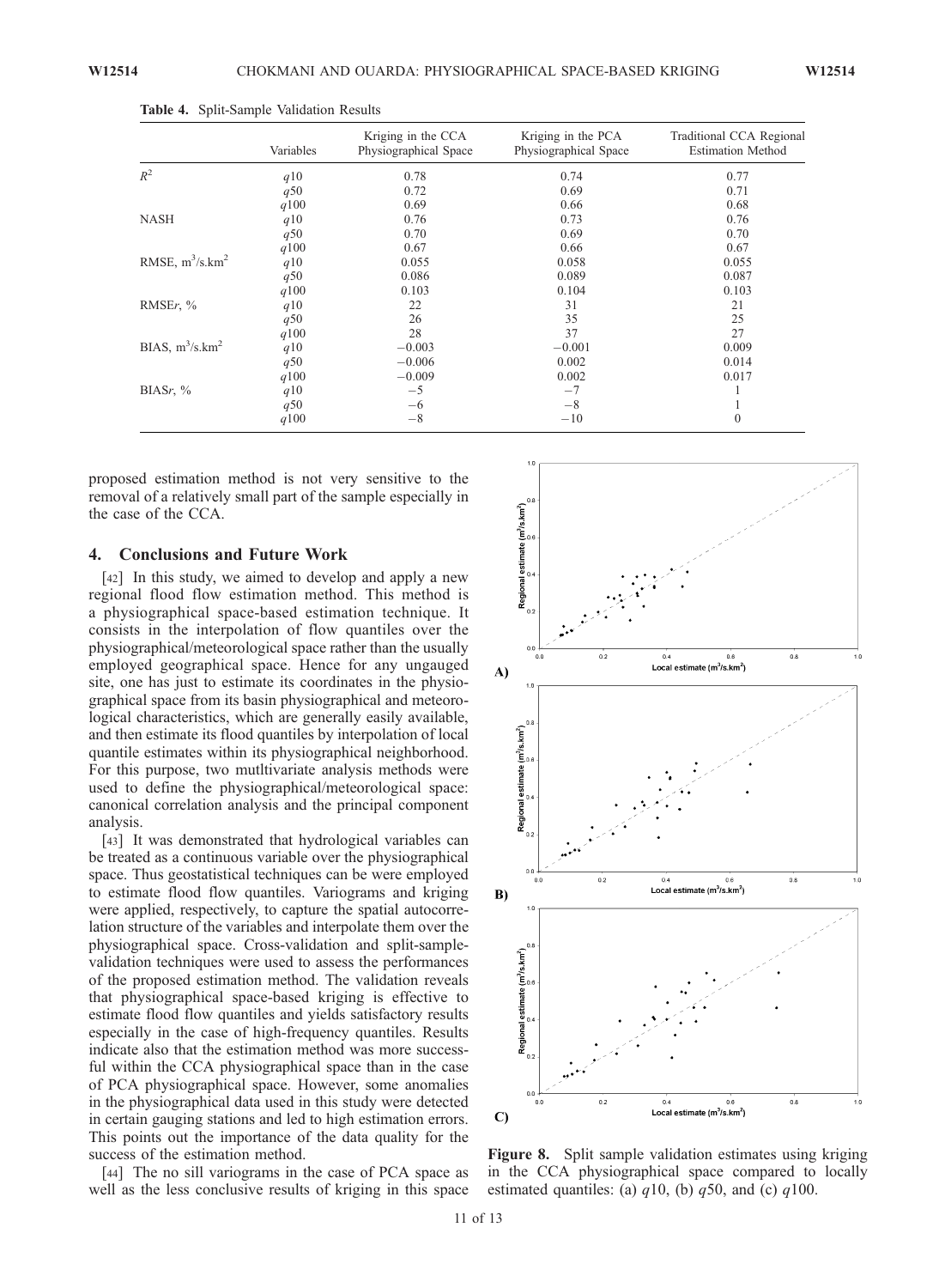

Figure 9. Same as Figure 8, but for the PCA physiographical space.

suggest the absence of stationarity of the specific quantiles data and the existence of a possible spatial trend within the data. If this is the case, ordinary kriging would not be the appropriate estimation technique. One should instead quantify the trend using spatial regression (regression between the specific quantiles and the correspondent coordinates in PCA physiographical space) and apply afterward the ordinary kriging on the regression residuals. The specific quantile estimation at an unsampled location will be then the sum of the quantile value estimated by spatial regression and the kriged residual at the same location. It is as well possible to use an adaptation of ordinary kriging known as universal kriging that can deal with the presence of a trend [Isaaks and Srivistava, 1989].

[45] It was demonstrated in this study that the proposed estimation method is as powerful as the most powerful regional estimation techniques. Indeed, when compared to the traditional CCA-based regional estimation approach, the physiographical space-based kriging technique yields equivalent performances and this by using a nonoptimal neighborhood structure. Future developments in relation to the estimation method proposed in the present paper could allow its application in a more effective way. First, one may calculate the directional variograms in order to account for possible anisotropy in the variable spatial autocorrelation. One should also employ a more efficient neighborhood structure during the kriging interpolation, which was impossible with the geostatistics software used in this study. This structure should be defined in relation with the spatial distribution of the observed sample as well as with respect to the spatial autocorrelation structure (anisotropy and range). In addition, it may be interesting to test other space definition techniques such as Multidimensional Scaling [Kruskal and Wish, 1978], Factor Analysis [Lindeman et al., 1980; Stevens, 1986] or Correspondence Analysis [Benzecri, 1973; Greenacre, 1984] and compare their results to those presented herein. Additionally, further effort could be devoted to the study of the effect of the choice of



Figure 10. Same as Figure 8, but using the traditional CCA regional estimation method.